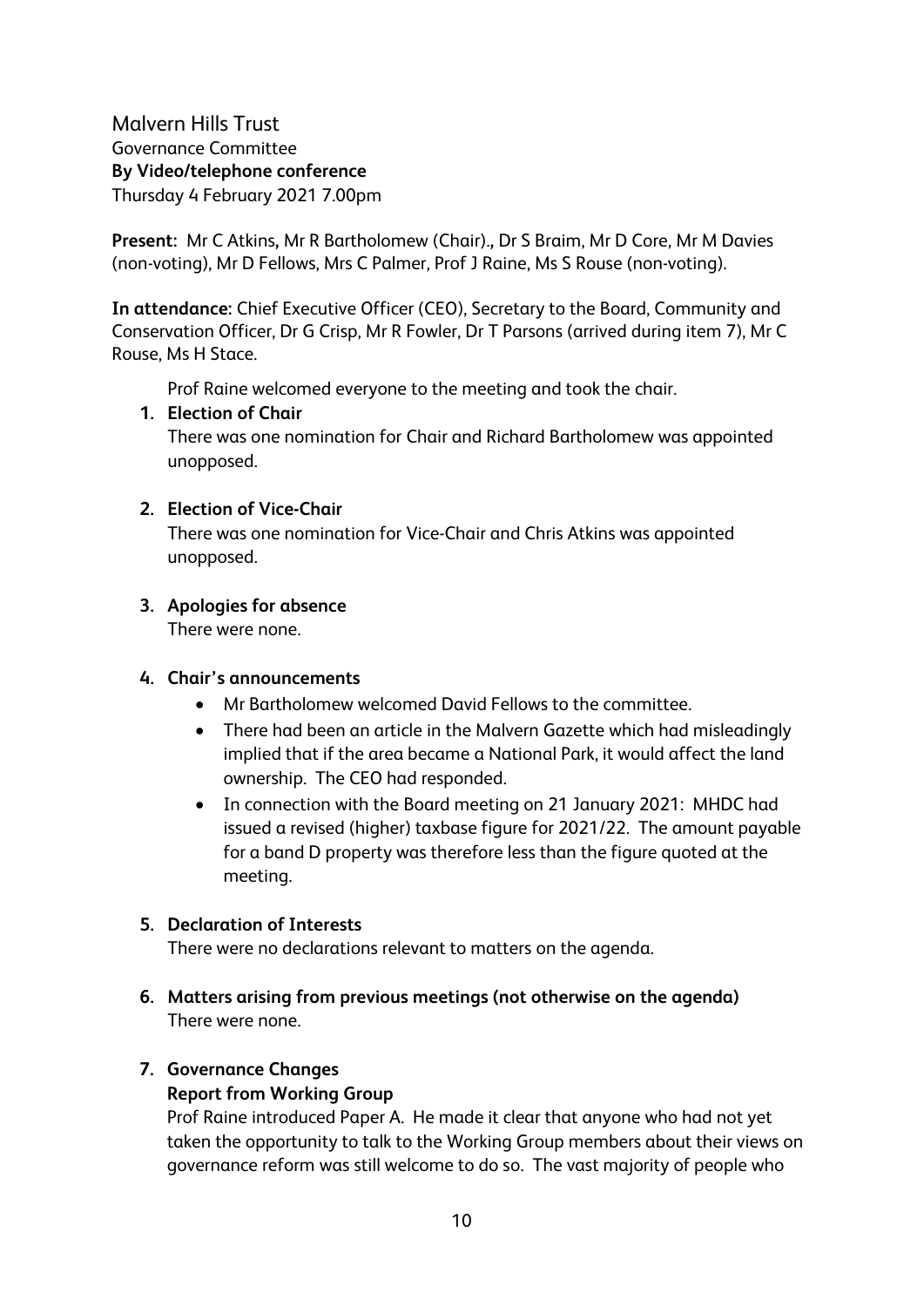had spoken to the Working Group were keen to see the Trust obtain the necessary permission from the Charity Commission to fund a private Bill and to take the matter forward. It had been suggested that the Trust might revisit the issue of composition and size of the Board.

The following points were made:

- There was a concern that not all Board members had taken the opportunity to express their views to the Working Group.
- There needed to be a target date but it might be difficult to carry out all the necessary work before November 2021.
- A significant amount of work was needed to ascertain the implications, timescales and costs of committing to a Bill, and this needed to be pursued promptly and effectively.
- There was a concern about revisiting the issue of board size and composition – many hours had already been spent in order to reach this point. It might be helpful for new Board members to be able to catch up with the thinking behind the decision which had been reached.
- Taking the governance reforms forward would require a great deal of staff time.

### **Potential costs**

The Secretary to the Board had received an initial estimate from Bates Wells for making the amendments identified to the draft document. The figure given was  $E7 - 12,000$  but it was extremely difficult to estimate accurately at this stage. She suggested budgeting for £20,000. This was for drafting only and further costs would be incurred if, for example, Bates Wells were asked to make the s74 Charities Act 2011 application, or to consult with the Charity Commission to ensure they were satisfied with the final draft prior to starting on the Parliamentary process.

It was also difficult to ensure that Parliamentary Agents, when asked to quote, had a proper grasp of the possible complexities.

The Secretary to the Board confirmed that the Charity Commission would need to give formal consent under s 74 Charities Act and in the course of that application would need to consider whether the projected expenditure was in the best interests of the charity and the justification for making the proposed changes. The following points were made:

- There was a major piece of work to be done to identify the costs and the benefits of proceeding (including to stakeholders) and to quantify them where possible.
- Could the VAT be reclaimed? The Secretary to the Board confirmed that it could.
- The ongoing costs should also be taken in to account and benefits realisation should be tracked.
- Staff costs needed to be quantified. It was possible that "backfill" may be required for staff diverted from undertaking their normal work.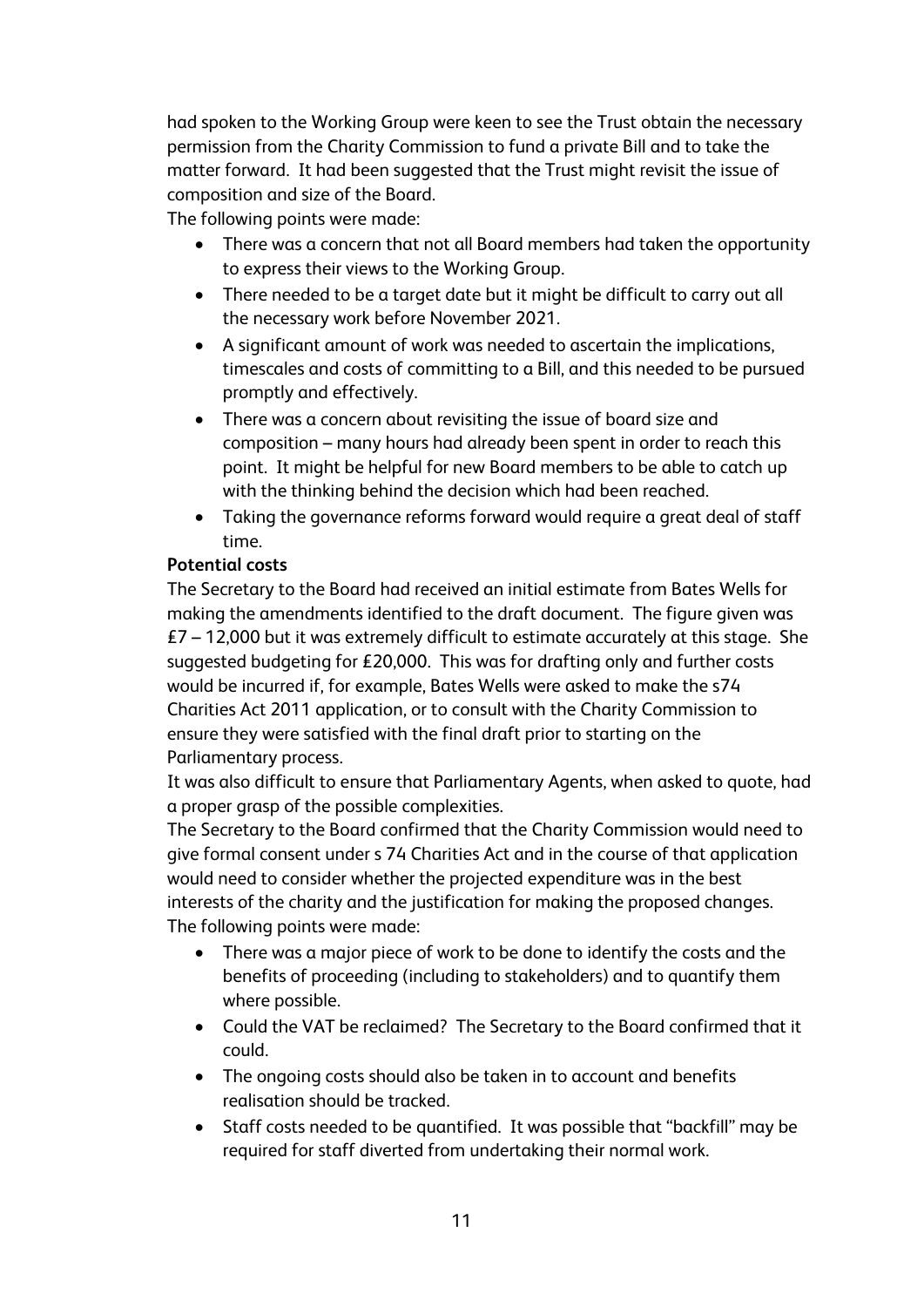- Would it be helpful to look at the cost of the previous Bill? The Secretary to the Board said that only a limited amount of information was available. She would circulate what had been found.
- In relation to making a "business case" for the Bill, did the Trust have the capacity internally to carry out the work? Would specialist input be valuable?

The CEO acknowledged that thorough analysis would be required and the Trust should not underestimate how much work would be required.

## **Process**

The Secretary to the Board said that an outline of the process for lodging a Private Bill had been included for information. It was not intended to be complete and changes would be required along the way. The next stage was to collate sufficient information for the Board to be able to make a well informed decision. The following points were made:

- If a budget was required as part of the build-up of a business case, this would have to be approved by the Board.
- Could Charity Commission consent under s 74 be withdrawn once given, how long would the consent process take and what happened if there was a costs overrun?
- The Trust should take into account the investment of the time and money to date - the Trust was already a long way towards having a draft Bill prepared.
- A "costs/ benefit analysis" was a technical economic model. It might be preferable to use the term "an analyses of costs and benefits". Trying to monetise the non-financial benefits would lead the Trust into very deep waters.

It was **NOTED** that it would be highly desirable to fully canvass all trustees' views and concerns about the proposed governance changes at this stage.

On the proposal of Mr Core, seconded by Mrs Palmer it was **RESOLVED** unanimously as follows:

The Working Group having ascertained that there was a desire amongst a majority of Board members to proceed with a Private Bill,

To appoint a Working Group (supported by the Officers) to produce a report setting out why it was in the best interests of the charity to make the governance changes proposed by way of a Private Bill, including the benefits, risks and costs doing so and the benefits, risks and costs of taking no further action.

It was **AGREED** to appoint the Chair of the Board, Chair of Governance Committee and Chair of the Finance Administration and Resources Committee to form the Working Group and for them to appoint such other individuals to the Working Group as they saw fit.